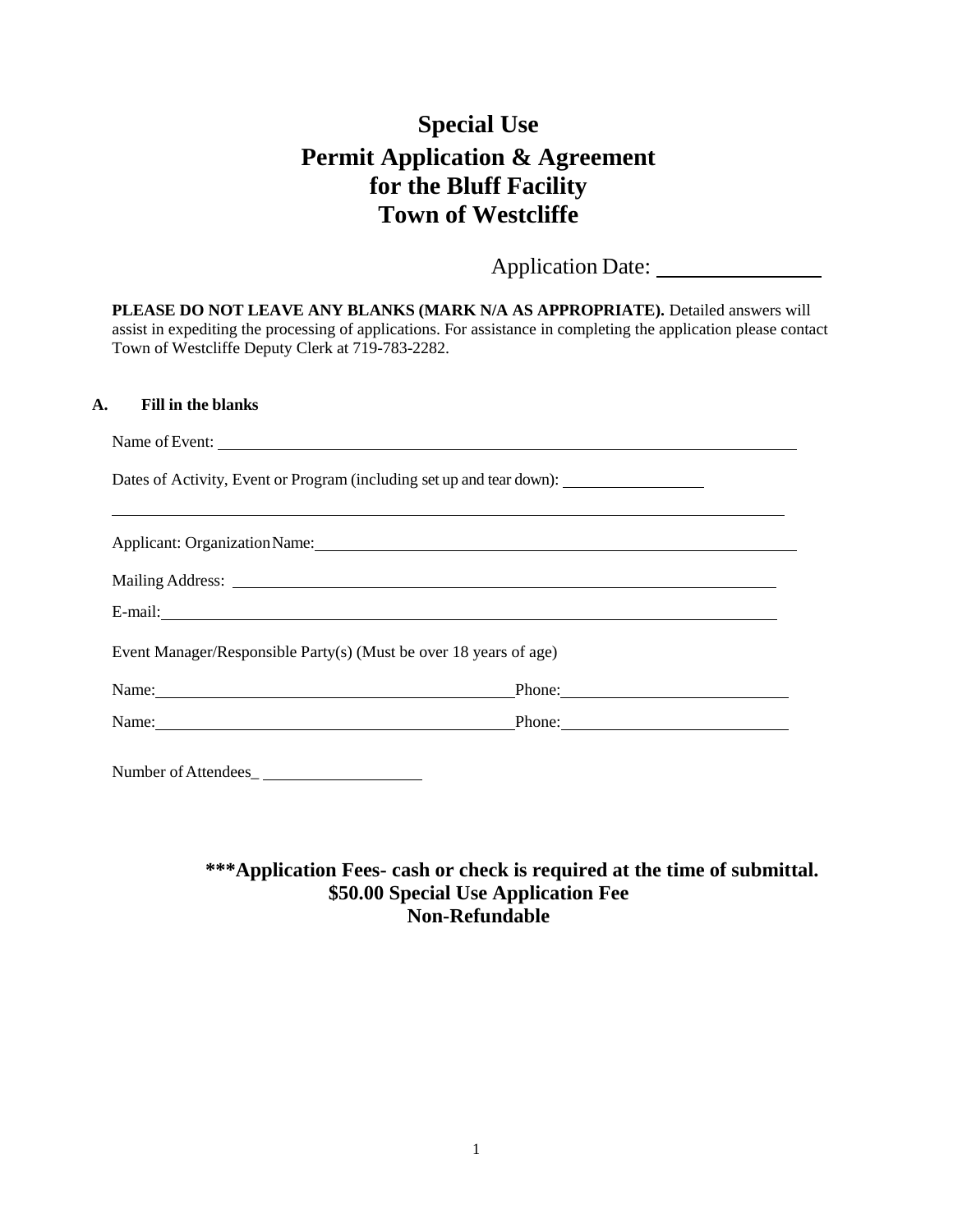Type and purpose of Activity, Event or Program (describe in detail the proposed use and activity for the park facility):

#### **A. Parking/Traffic Flow**

- 1. Organization and/or individuals authorized to direct traffic:
- 2. Will your event require a street closure and/or on street parking?

#### **B. Evacuation Plan**

Describe the plan for communications to be used in the event of an emergency:

*\*\*Be sure to indicate evacuation routes on the provided site map.\*\**

## **C. Security/Law Enforcement**

1. Provide a detailed plan for communications to be used in the event of an emergency:

2. Do you anticipate utilizing Custer County Sheriff/Posse for ground security and/or traffic direction? If not please indicate security will be managed.

#### **D. Emergency Medical Care**

1. Describe Emergency Medical Services arrangements/plan:

#### **E. Sanitation**

1. Number of Port O Lets that you will be providing:

Please see attached requirements

2. Describe Trash Collection/Removal Plan (#of receptacles \_\_\_\_\_\_\_# of dumpsters \_\_\_\_\_\_)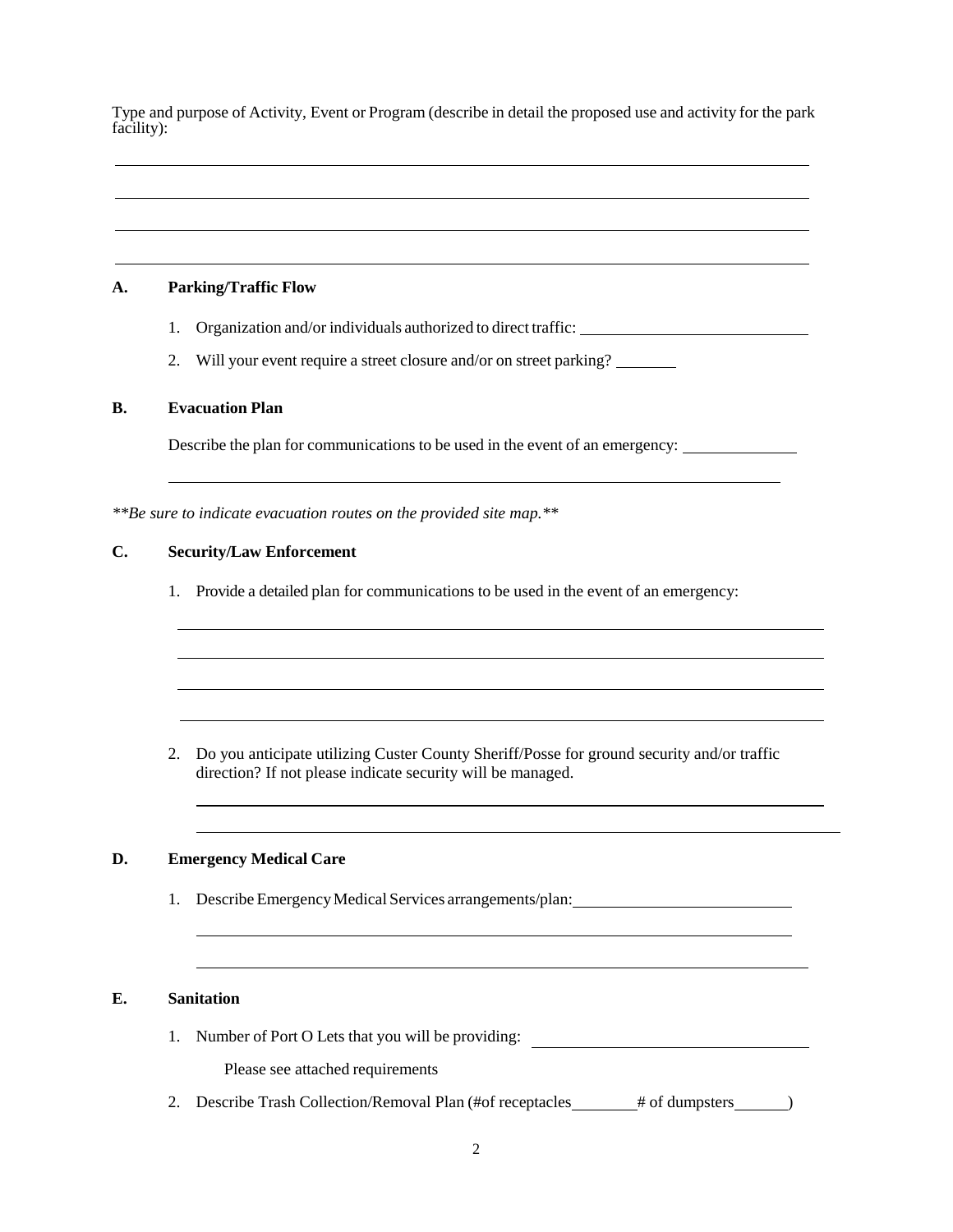# **F. Vendors**

1. List all Food Service Vendors/Caterers:

2. List all Non-Food Vendors

*\*\*Be sure to indicate locations of all vendor booths on the site map.\*\**

## **G. Alcohol**

1. Will alcohol be served at your event?

If so, please refer to #11 and #12 in the Bluff Park Facility Rules and Regulations.

#### **H. Utilities**

- 1. Will you be utilizing utilities? Electric: Water:
- 2. Will this event be using a sound system/amplification (not to exceed 50 decibels)?
- 3. No generators allowed.

## **I. Animals**

1. Restrictions may apply; service animals allowed.

## **J. Camping**

- 1. Will your event allow RV/camping?
- 2. RV's/Camping is not allowed in the North Parking Lot.
- 3. Camping is allowed in the South Parking Lot.
- 4. Generators allowed from 7:00 a.m. to 9:00 p.m.
- 5. RV campsites with hookups are available at local RV campgrounds.

# **K. Please list any other special requirements.**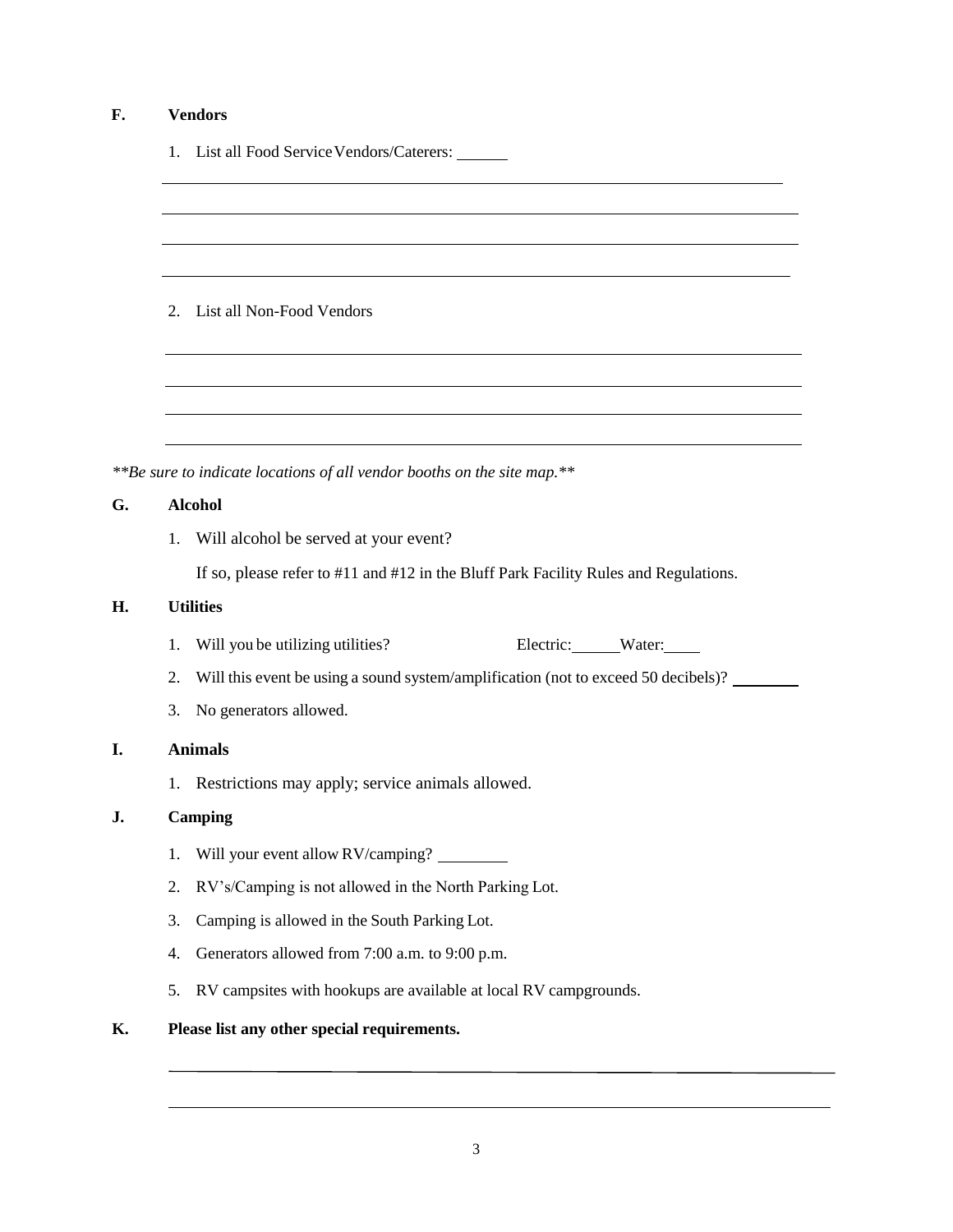## **CONDITIONS OF APPROVAL:**

- Submit Application with special use application fee
- Signed Agreement
- Payment of the Security/Damage Deposit The applicant will be required to pay a security/damage fee in an amount not-to-exceed three hundred dollars (\$300.00).
- Payment of rental fees

The Town of Westcliffe shall conduct a final review of the subject application.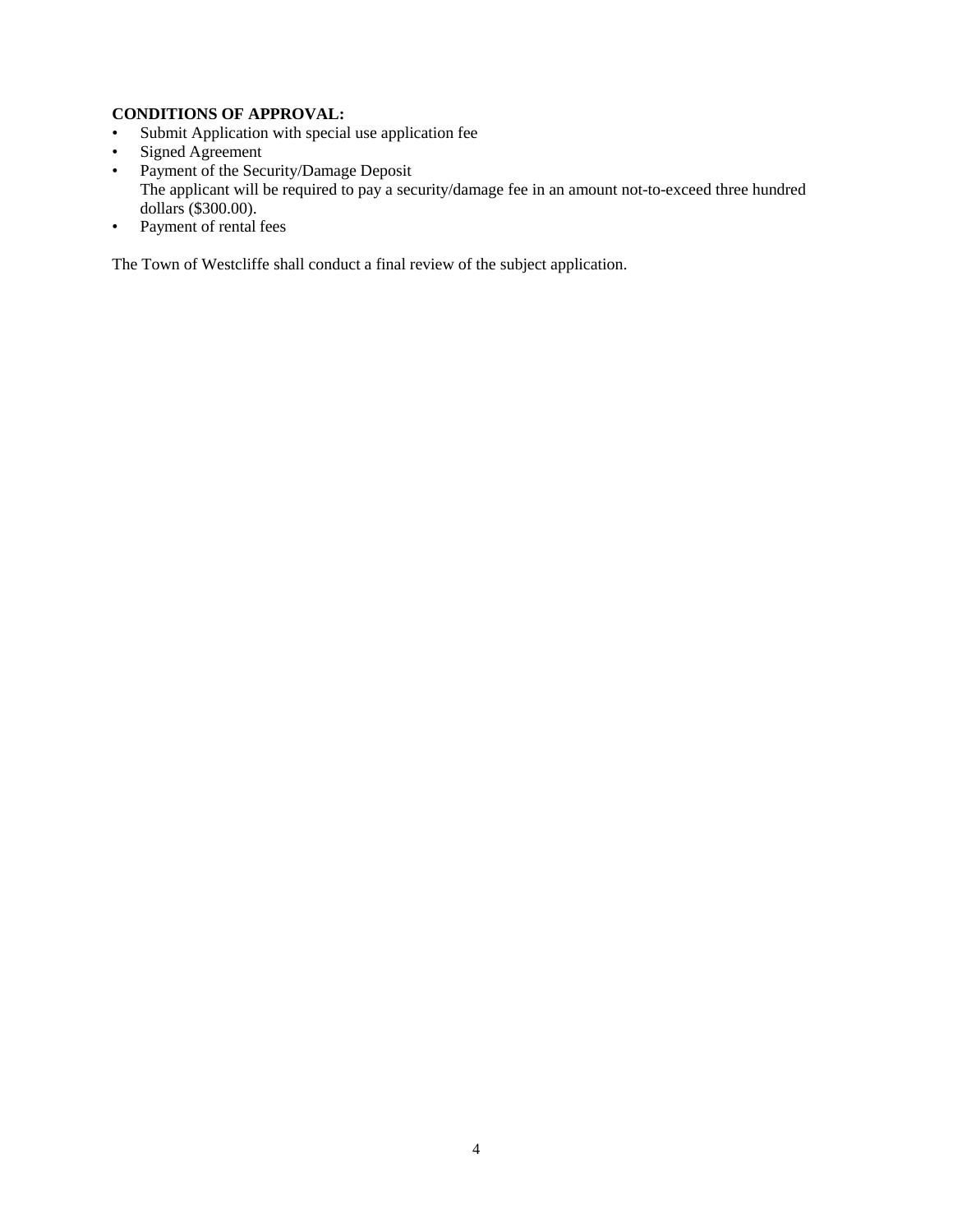# **AGREEMENT**

THIS AGREEMENT is made between the TOWN OF WESTCLIFFE, a municipal corporation of the State of Colorado, 1000 Main Street, Westcliffe, Colorado 82152 ("Town") and ("User"), for the purpose of obtaining short-term use of the BLUFF PARK FACIILITY as described and provided for in the Agreement. This Agreement is effective following proper execution by the User and on the date of execution by the Town as indicated below.

1. AGREEMENT TO LEASE AND RENT. The Town hereby agrees to lease and rent the Bluff Park Facility to the User for the Activity, Event or Program during the date and time provided above and User agrees to strictly conform to the terms and conditions of this Agreement, and those set forth in the "Bluff Park Facility Rules and Regulations." Failure of the User to fully and timely comply with the terms and conditions of this Agreement and the "Bluff Park Facility Rules and Regulations" shall release the Town from any obligation to provide the Bluff Park Facility to the User as provided in this Agreement.

2. APPLICATION FEE. A non-refundable application fee of \$**50.00** shall be paid to the Town prior to the Town's execution of this Agreement. The application fee is intended to cover reasonable administrative costs of the Town in providing the rental and lease of the Park Facility.

3. RENTAL FEE. See Bluff Rental Fee Schedule for appropriate rental fee \$ .

4. SECURITY DEPOSIT FOR DAMAGES AND CLEAN-UP. The User shall pay to the Town prior to the Town's execution of this Agreement a deposit in the amount of \$ .

At the sole discretion of the Town, payment of the security/damage deposit may be required in the form of certified funds. Such security/damage deposit shall be refunded if written notice of cancellation of the event is received as follows: in full at least thirty (30) days prior to the scheduled date of the event, no refund within (14) days.

5. BLUFF PARK FACILITY DIAGRAM. The Town may require the User to provide a diagram indicating the proposed physical layout and use of the facility. The Town shall have authority to approve, disapprove, or modify the physical layout of the event. Once approved by the Town, the diagram shall be incorporated into this Agreement as a representation of the permitted use of the facility for the event.

6. CONFORMANCE WITH TOWN ORDINANCES, RULES AND REGULATIONS.

The User shall conduct the Event in accordance with Town ordinances, rules and regulations of the Town of Westcliffe.

7. USER'S OBLIGATION TO SUPERVISE EVENT. The User(s) shall be in attendance at all times during the Activity, Event or Program and ensure conformance with the requirements of this Agreement in the conduct of the Event. The User understands that failure to conduct the Activity, Event or Program in strict accordance with this Agreement will constitute breach of the Agreement and the Town may immediately terminate the Activity, Event or Program for such failure.

8. ADDITIONAL SERVICES OR ACCOMMODATIONS. The Town may, at its discretion, require that the User provide for other services or accommodations reasonably necessary to serve the Activity, Event or Program, including but not limited to parking attendants, trash removal and cleaning services, portable restrooms, temporary fencing and signage, or additional trash dumpsters or containers. In the event the Town requires the User to provide such additional services or accommodations as part of this Agreement, such requirements shall be stated in an addendum to this agreement acknowledged by the Town and the User and such addendum shall be incorporated into this Agreement.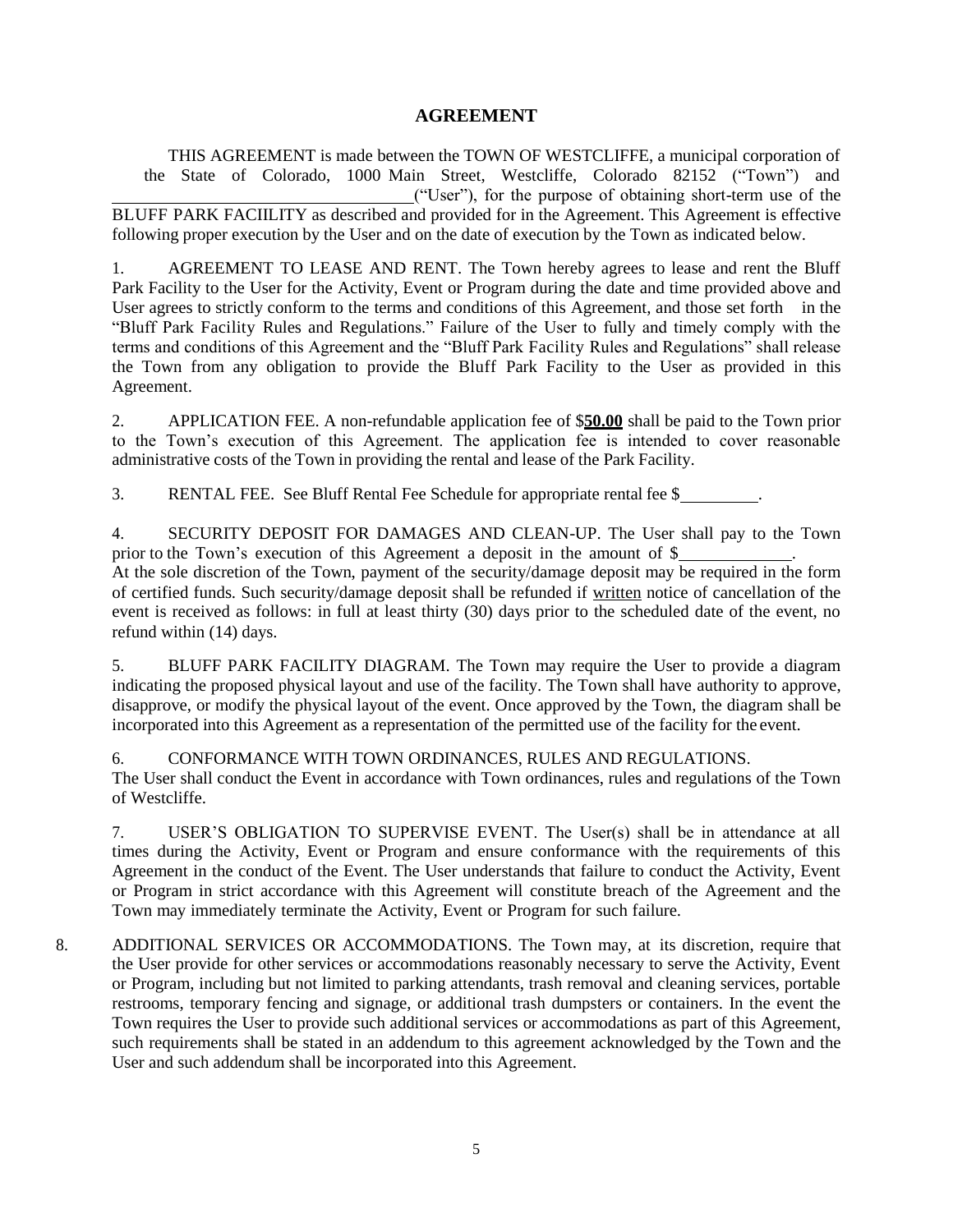9. ATTENDANCE. The Town reserves the right to limit the number of persons in attendance at the Activity, Event or Program to the number specified by the User in this Agreement.

10. SPECIAL EVENT PERMIT FOR ALCOHOL. Alcohol is strictly prohibited at the any Park Facility unless the following criteria are met:

- 1. Alcohol consumption must be outlined in the Rental Agreement and details determined (such as: location, time, security plan) during planning meetings with the Town Clerk.
- 2. If alcohol is to be sold at the Bluff Park Facility:
	- User must obtain a "Special Event Permit" (State of Colorado regulated through the Town of Westcliffe).
	- Provide certificate of insurance including liquor liability as described in the insurance section herein.
- 3. If the User fails to disclose that alcohol is to be sold, served or otherwise made available as described above, the User, participants, spectators and anyone else involved with the event are subject to removal, citation or arrest at the discretion of the Custer County Sheriff's Office.

11. LIABILITY AND INDEMNIFICATION. The User shall neither hold nor attempt to hold the Town liable for and will hold harmless and indemnify the Town from and against any and all demands, claims, causes of action or judgments, and any and all expenses (including without limitation, attorney's fees and costs) incurred by the Town in investigating and resisting the same arising from any injury or damage to the property of the User, any other purpose whatsoever, where the injury or damage is caused by the negligence or misconduct of the User, it's agents servants, employees, guests or any other person on or where such injuries are the result of the violation of law, ordinances, governmental orders of any kind, or of any provision of this Agreement.

12. INSURANCE. User shall provide insurance coverage for the Activity, Event or Program as provided below:

Prior to the Town's execution of this Agreement, the User shall provide to the Town evidence of liability and property damage coverage and evidence of liquor liability coverage and insurance applicable to the Event in the minimum amount of \$1,000,000.00 and a copy of the policy endorsement. Certificate is to read as follows with this **exact** language: **ADDITIONALLY INSURED, TOWN OF WESTCLIFFE, its OFFICERS, OFFICIALS AND EMPLOYEES**. Additional Certificates of Insurance as needed for properties leased by the Town of Westcliffe. Contact the Town Clerk for further information.

13. CLEAN-UP OF FACILITY. The User shall restore the Facility to the same condition as that existing prior to the Activity, Event or Program and shall clean the facility of all litter, trash, debris, and shall remove all User's equipment used in conjunction with the Activity, Event or Program no later than two (2) days after the event; however, exceptions may be made due to inclement weather. In the event the User fails to adequately clean the facility or remove all equipment, the Town shall retain all or a portion of the damage deposit. In the event the costs to clean the facility exceed the amount of the damage deposit, the User shall pay to the Town such additional amounts. Failure to pay such costs within ten days of the date of the written notification of the amount due shall constitute a breach of this Agreement.

14. DAMAGES TO THE BLUFF PARK FACILITY. In the event any damage occurs to the park facility during the activity, event or program (including the time before and after to set-up and break down of the event), the actual costs of repair, replacement or remedy of such damage shall be deducted from the User's damage deposit. In the event such costs exceed the amount of the damage deposit, the User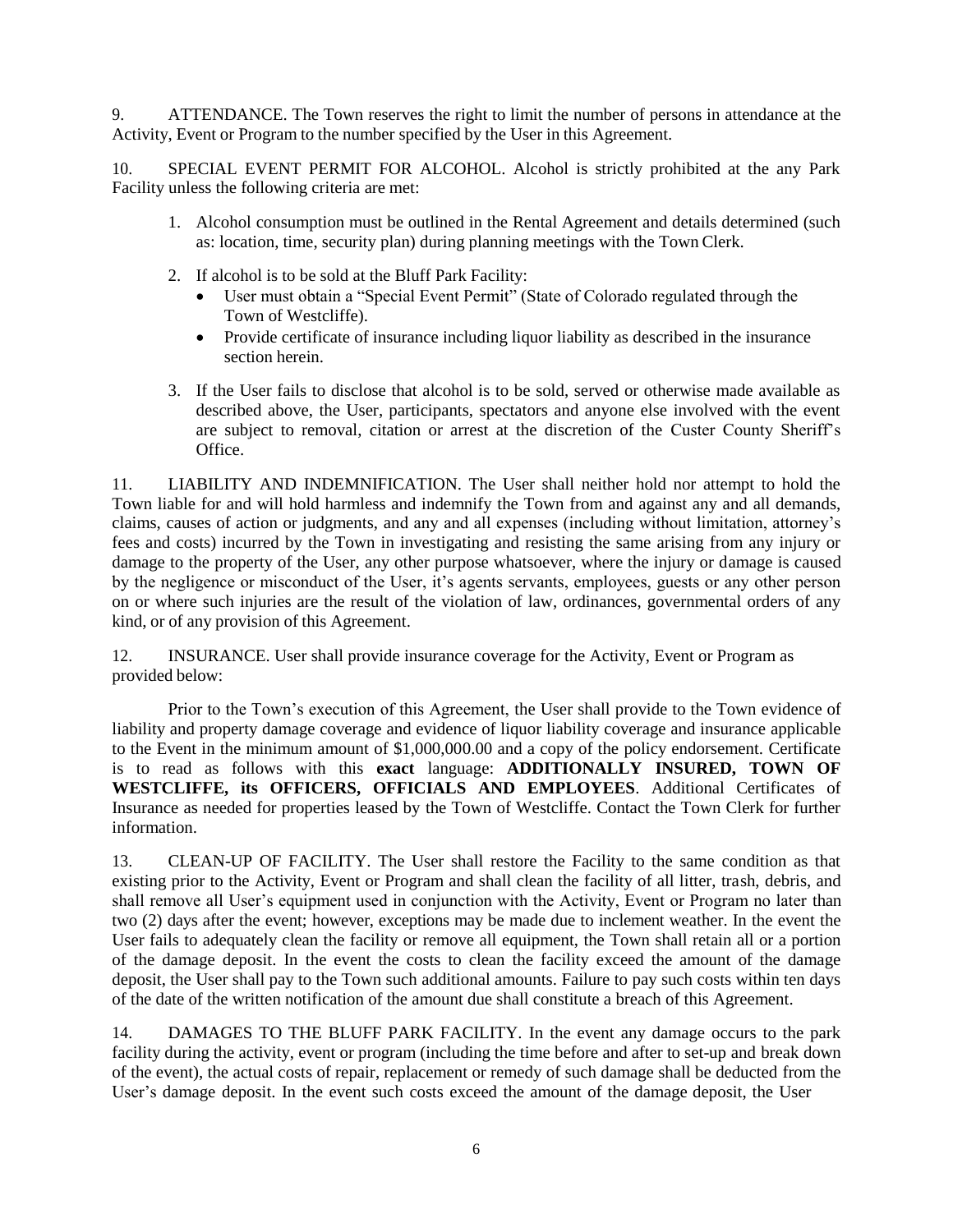shall pay the Town such additional amounts due. Failure to pay such costs within ten days of the date of the written notice of the amount due shall constitute a breach of this Agreement.

15. CONFORMANCE WITH LAWS. Nothing in this Agreement is intended to exempt, waive or otherwise modify the local ordinances and laws of the Town of Westcliffe.

16. NO WAIVER OF GOVERNMENTAL IMMUNITY. Nothing in this Agreement is intended to exempt, waive or in any way limit the availability or applicability of the Colorado Governmental Immunity Act, C.R.S. 24-10-101, *et seq*., as amended.

17. NO RESPONSIBILITY FOR PROPERTY. The Town shall not be responsible for loss, theft or damage to property of the User, or agents, guests, customers, invitees, permittees, vendors or suppliers of the User.

18. TERMINATION OF AGREEMENT. This Agreement may be terminated by the Town at any time if the User breaches this Agreement. This Agreement may be unilaterally terminated by the Town or the User upon written notice received by the other party not less than ten days prior to the date of the Activity, Event or Program. In the event the User terminates this Agreement, NO refund of any or part of the fee required by paragraph 2 of this Agreement shall be made by the Town. In the event of termination by the Town for any reason other than breach of the Agreement by the User, the Town shall refund to the User the fee and damage deposit paid by the User.

19. LIMITATION OF TOWN DAMAGES. The Town shall be limited to the amount of the rental fee and damage deposit for breach of this Agreement. Unless otherwise provided by law, the Town shall not pay attorney's fees, or legal costs or expenses resulting from User's enforcement of this Agreement.

20. NO TRANSFER OR ASSIGNMENT. This Agreement shall not be transferred or assigned by the User to another individual or group without the prior written consent of the Town, which may withhold consent for any reason.

21. PARAGRAPH CAPTIONS. The captions of the paragraphs are set forth for convenience and reference of the parties and are not intended in any way to define, limit or describe the scope or intent of this Agreement.

22. INTEGRATION AND AMENDEMENT. This Agreement may be amended only in writing signed by User and the Town. If any other provisions of this Agreement are held invalid or unenforceable, no other provision shall be affected by such holding, and all of the remaining provisions of this Agreement shall continue in full force and effect.

23. DEFAULT. Time is of the essence. If any payment or any other condition, obligation, or duty is not timely made, tendered or performed by either party, then this Agreement, at the option of the party who is not in default, may be terminated by the non-defaulting party, in which case, the non- defaulting party may recover such damages as may be proper. If the non-defaulting party elects to treat this Agreement as being in full force and effect, the non-defaulting party shall have the right to an action for specific performance or damage or both.

24. WAIVER OF BREACH. A waiver by the Town of the breach of any term or provision of this Agreement shall not operate or be construed as a waiver of any subsequent breach by the User.

25. GOVERNING LAW AND VENUE. This Agreement shall be governed by the laws of the State of Colorado. Venue for an action for the enforcement of this Agreement shall be in the appropriate court for Custer County,Colorado.